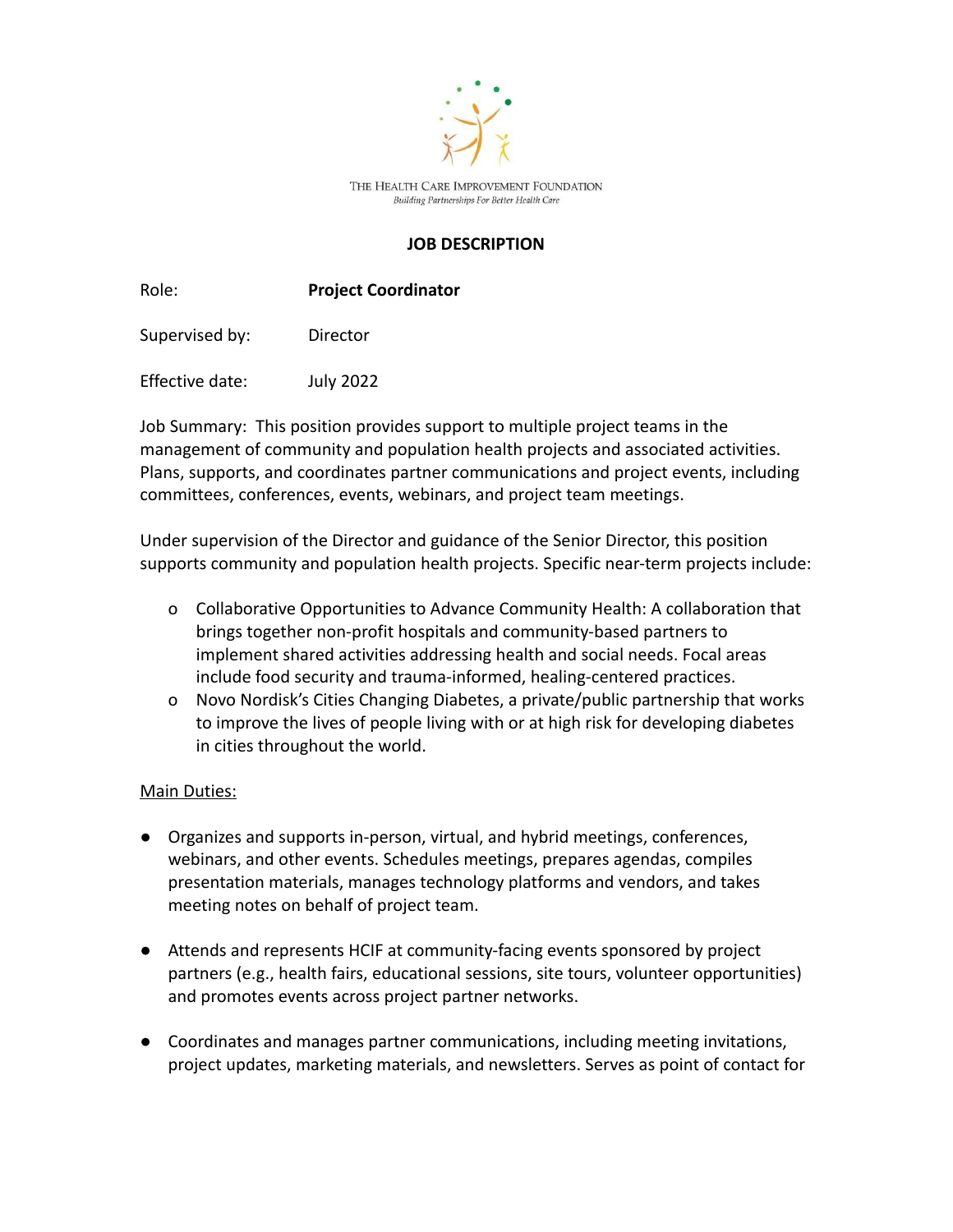HCIF Job Description Page 2 of 3

> project partners, and engages other team members as appropriate to respond to partner requests in a timely manner.

- Drafts documents, infographics, forms, agreements, invitations, and other externally-facing written materials. Incorporates written and verbal feedback from team members into drafts, and produces polished and error-free final documents.
- Prepares PowerPoint presentations for internal and external audiences, assists team members in delivering presentations, and helps facilitate discussion among partners and community members during meetings.
- Supports evaluation activities, including creating survey instruments and data collection tools, coordinating data collection processes, compiling responses and maintaining project databases, analyzing and summarizing data, and presenting results in narrative and graphic forms.
- Assists in identifying, developing, and disseminating relevant resources for the various projects.
- Performs other duties as assigned.

## Qualifications:

- HCIF views expertise as arising from diverse identities, backgrounds, and other professional and lived experiences. Candidates will be evaluated holistically based on a combination of formal education, professional background, and personal experience. Preferred experiences include:
	- o A Bachelor's degree.
	- o One to two years' experience or training related to public health, population and community health, project management, event management, and/or community engagement.
	- o Some prior knowledge and interest working in any of the following: food access, trauma-informed practices, health equity, anti-racism, or chronic disease prevention and management.
- Strong interpersonal and communication skills: welcoming, approachable, and comfortable connecting with people from different backgrounds and lived experiences.
- Interest in working closely with a small team on a daily basis, while also balancing a large network of partners across non-profit, health care, and philanthropic sectors.
- Ability to use Zoom.
- Ability to use Microsoft office tools, including Word, Excel, Outlook, and PowerPoint.
- Interest and willingness to learn survey platform (Jotform) and infographic software (Venngage).